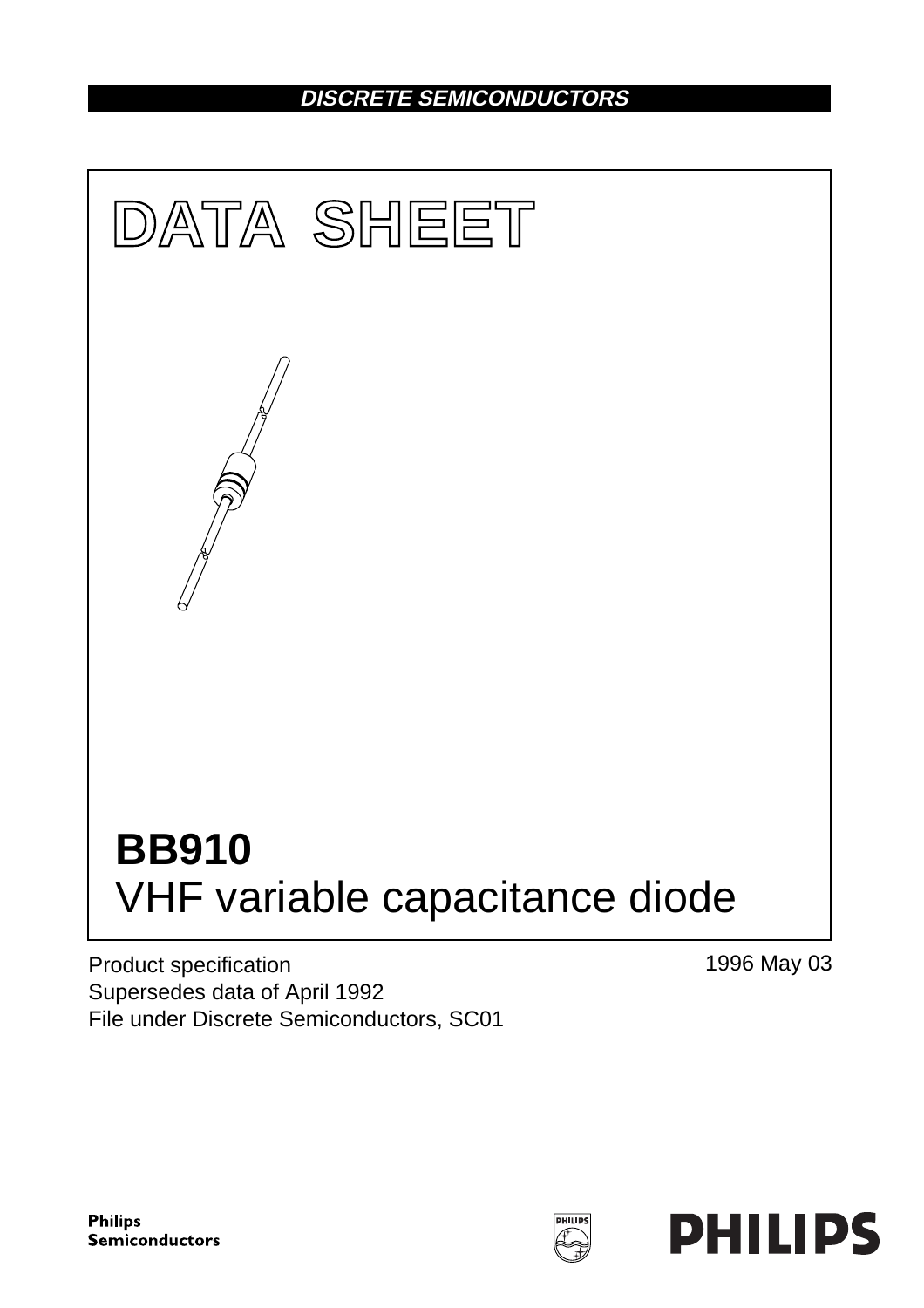# **VHF variable capacitance diode <br>
BB910**

# **FEATURES**

- Excellent linearity
- Matched to 2.5%
- Hermetically sealed leaded glass SOD68 (DO-34) package
- C28: 2.5; ratio: 16
- Low series resistance.

## **APPLICATIONS**

- Electronic tuning in VHF television tuners, band B up to 460 MHz
- VCO.

# **DESCRIPTION**

The BB910 is a variable capacitance diode, fabricated in planar technology, and encapsulated in the hermetically sealed leaded glass SOD68 (DO-34) package.

# **ELECTRICAL CHARACTERISTICS**

 $T_j$ = 25 °C; unless otherwise specified.



Fig.1 Simplified outline (SOD68; DO-34) and symbol.

# **LIMITING VALUES**

In accordance with the Absolute Maximum Rating System (IEC 134).

| <b>SYMBOL</b> | <b>PARAMETER</b>               | MIN. | MAX.   | <b>UNIT</b> |
|---------------|--------------------------------|------|--------|-------------|
| $\rm V_R$     | continuous reverse voltage     |      | 30     |             |
| ΙF            | continuous forward current     |      | 20     | mA          |
| I sta         | storage temperature            | -55  | $+150$ | °C          |
|               | operating junction temperature | -55  | $+100$ | °C          |

| <b>SYMBOL</b>                            | <b>PARAMETER</b>        | <b>CONDITIONS</b>                               | MIN.                             | TYP.                             | MAX.                             | <b>UNIT</b> |
|------------------------------------------|-------------------------|-------------------------------------------------|----------------------------------|----------------------------------|----------------------------------|-------------|
| lŖ                                       | reverse current         | $V_R$ = 28 V; see Fig.3                         | $\overbrace{\phantom{12322111}}$ | $\overline{\phantom{m}}$         | 10                               | nA          |
|                                          |                         | $V_R$ = 28 V; T <sub>i</sub> = 85 °C; see Fig.3 |                                  |                                  | 200                              | nA          |
| $r_{\rm s}$                              | diode series resistance | $f = 100$ MHz; note 1                           |                                  |                                  |                                  | Ω           |
| $C_{d}$                                  | diode capacitance       | $V_R$ = 0.5 V; f = 1 MHz; see Figs 2 and 4      | 38                               | -                                |                                  | рF          |
|                                          |                         | $V_R$ = 28 V; f = 1 MHz; see Figs 2 and 4       | 2.3                              |                                  | 2.7                              | pF          |
| $C_{d(0.5V)}$<br>$\overline{C_{d(28V)}}$ | capacitance ratio       | $f = 1$ MHz                                     | 14                               | $\overbrace{\phantom{12322111}}$ | $\overbrace{\phantom{12322111}}$ |             |
| $\frac{\Delta C_d}{C_d}$                 | capacitance matching    | $V_R = 0.5$ to 28 V                             | $\overbrace{\phantom{12322111}}$ |                                  | 2.5                              | $\%$        |

### **Note**

1.  $V_R$  is the value at which  $C_d = 40$  pF.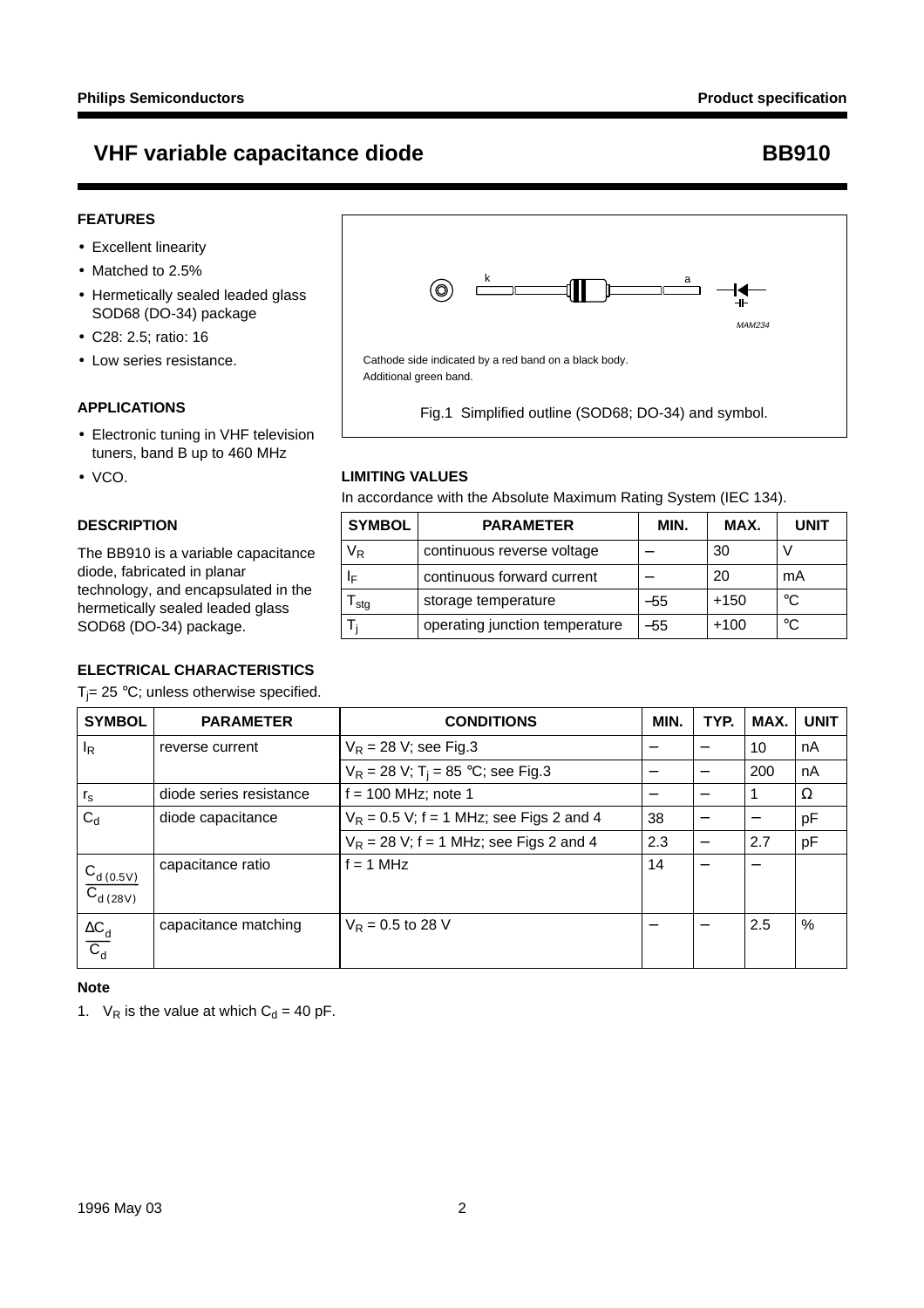# VHF variable capacitance diode BB910

# **GRAPHICAL DATA**